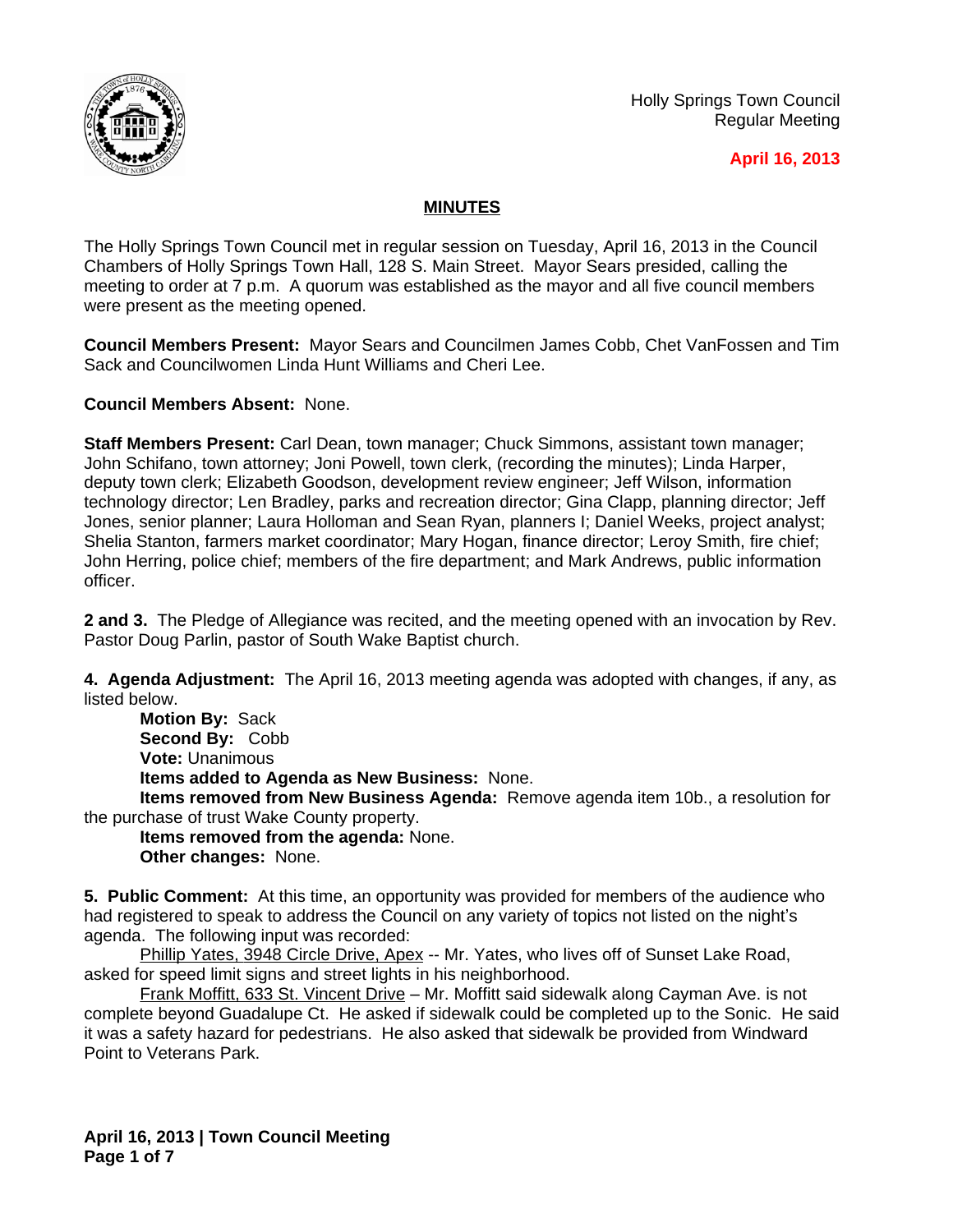**6a. Lyme Disease Awareness Month –** Mayor Sears warned residents to take precautions against tick bites to prevent contracting the diseases ticks can carry. May is Lyme Disease Awareness Month. Now through June is the peak period for tick activity, since ticks become active when the temperature is 40 degrees or more at ground level.

**Action:** None.

**6b. Kids Appreciation Day –** Mayor Sears said the Kiwanis Club of Holly Springs is planning an event to show the children of this community the Town's appreciation. A "Kids Appreciation Day" celebration is set for Saturday, May 4 at Holly Grove Middle School athletic fields.

Mayor Sears proclaimed May 4, 2013 as "Kids Appreciation Day" in Holly Springs to commemorate this event.

The Terrific Kids program as well as Kids Appreciation Day are projects of the Kiwanis Club of Holly Springs.

**Action:** None.

**6c. Fire Department Recognition –** Ms. Candice Murray provided a brief presentation regarding the CPS-3 cancer prevention study and presented the fire department with a token of appreciation. **Action:** None.

**7a. Holly Springs Farmers Market -** Ms. Stanton, the farmers market coordinator, provided an update on the Farmers Market Season 7 with an invitation to everyone to the Season Opening from 8:30 a.m. to 12:30 p.m. Saturday, May 4. Mayor Sears will cut the ribbon to start the new season. The Farmers Market will be open each Saturday from 8:30 a.m. to 12:30 p.m. May 4 through Oct. 12 in the E. Center Street public parking lot.

**Action:** None.

**8a. Public Hearing: Comprehensive Plan Amendment 13-CPA-04 –** Mr. Ryan said the Town has received a request to change the future land use designation of three parcels, containing 25.8 acres, along Sunset Lake Road from very high residential to mixed use.

He said the Planning Board discussed the following at its meeting on March 26:

- property is not located within the Town's jurisdiction or ETJ. The board felt that since these properties are within the Northeast Area Plan and Short Range Urban Service Area that it is appropriate to discuss changing the future land use.
- The Planning Board had no issues with the requested change.

He said the Planning Board recommended approval.

In discussion, Council members clarified that the property would not be rezoned but the Town's comprehensive plan would be amended.

With that explanation completed, Mayor Sears opened the public hearing. The following comments were recorded:

Charles McKoy, 2348 Mt. Pleasant Road, Willow Spring -- Mr. McKoy said he owned some adjacent property and was curious as to how this would impact his land, which is under injunction with NCDOT for the I-540 corridor. Mr. McKoy said his property has not yet been purchased for the road project.

Don Mizelle, 5429 Shoreline Ct. – Mr. Mizelle spoke on behalf of the applicant in support of the petition. He said the property is poised to be developed in Holly Springs and this decision would dictate the direction in which the owner would go in his planning.

There being no further comments, the public hearing was closed.

Councilwoman Williams asked Mr. Shifano how a decision would affect Mr. McKoy's property value or his predicament with NCDOT. Mr. Schifano said it would not affect Mr. McKoy in any way; however, it was unfortunate that NCDOT had not yet purchased Mr. McKoy's land.

**Action:** The Council approved a motion to adopt Resolution 13-18 approving and enacting Comprehensive Plan Amendment 13-CPA-04 to change the Vision Holly Springs Comprehensive

**April 16, 2013 | Town Council Meeting Page 2 of 7**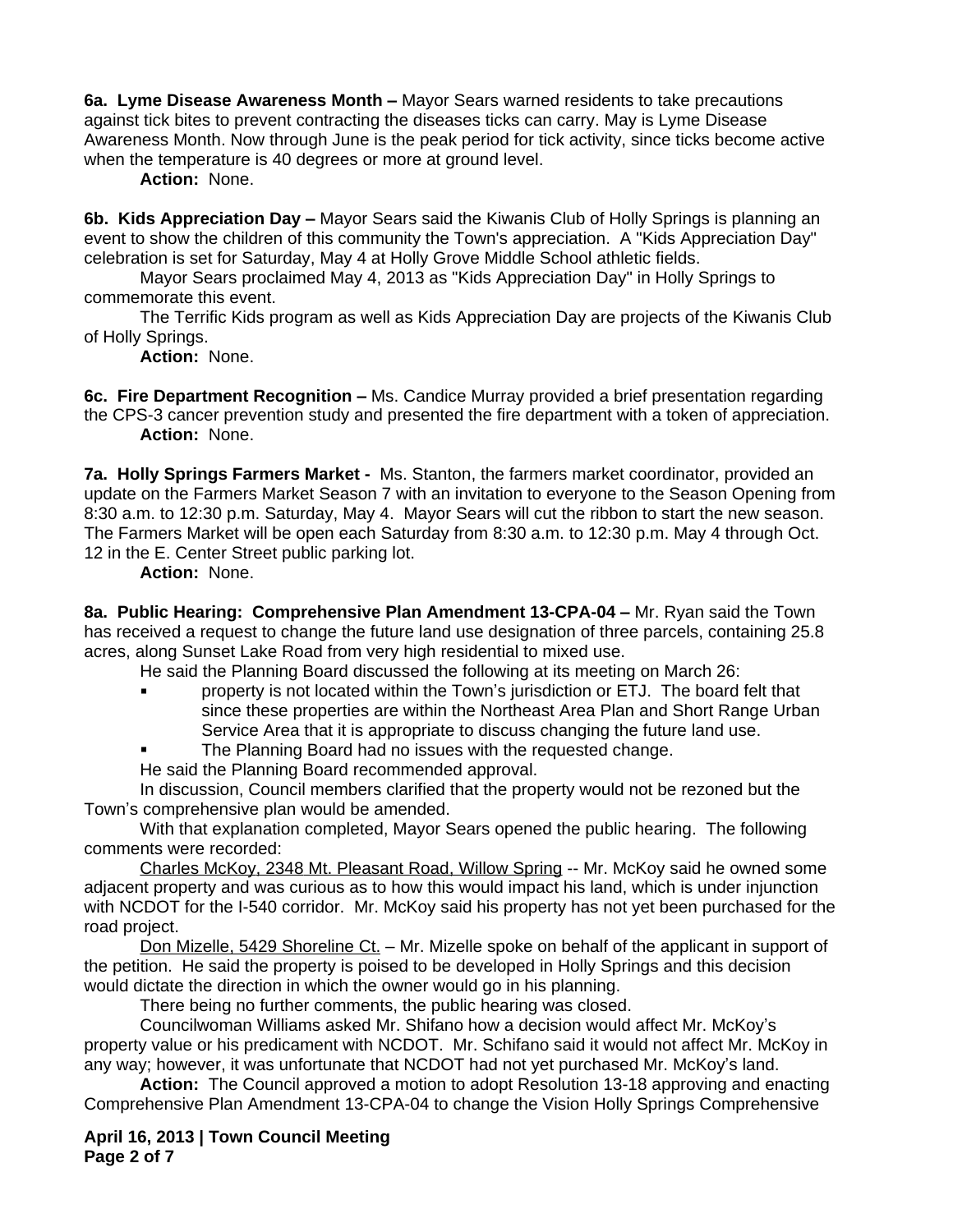Plan future land use designation of Wake County PINs 0659992843, 0750901058 and 0750901229 from very high density residential to mixed use as requested by Longleaf Development Services.

**Motion By:** Sack Second By: Cobb **Vote:** Unanimous *A copy of Resolution13-18 is attached to these minutes.*

**8b. Public Hearing: Annexation Petition A13-05 –** Ms. Holloman said the Town has received a petition for voluntary annexation of 10.66 +/- acres located at 11400 Holly Springs-New Hill Road. The property owners are Leonard B. and Katherine W. Shaffer, and the propoerty is contiguous with city limits.

The petition meets all the statutory requirements for annexation.

With that explanation completed, Mayor Sears opened the public hearing. The following comments were recorded:

Thomas Spaulding, 972 Trinity Road, Raleigh – Mr. Spaulding said he was available to answer any questions as he represented the owner. There were no questions.

There being no further comments, the public hearing was closed.

**Action:** The Council approved a motion to adopt Annexation Ordinance A13-05 annexing 10.66 -/+ acres owned by Leonard B. and Katherine W. Shaffer, and more particularly described as Wake County PIN: 0649.01-05-4147, into the corporate limits of the Town of Holly Springs.

**Motion By:** VanFossen **Second By:** Cobb **Vote:** Unanimous

*A copy of Annexation Ordinance A13-05 is attached to these minutes.*

**8c. Public Hearing: Rezoning Petition 13-REZ-04 –** Ms. Holloman said the Town has received a request to conditionally rezone two parcels totaling approximately 19.98 acres from R-20: Residential and R-30: Residential (upon annexation) to BT-CU: Business and Technology Conditional Use. The properties are located along Holly Springs New Hill Road. One of the parcels (PIN: 0649151168) is in the town limits, and the other parcel (PIN: 0649054147) was considered in the previous item.

Ms. Holloman said the petitioner has requested the following conditions be placed on the property:

1) No drive-through restaurants shall be allowed.

2) No automotive sales and service, including quick oil change facilities, automotive repair

- of any type, and gasoline service stations.
- 3) No neighborhood recycling collection services.
- 4) No kennel uses with outdoor runs.

She said the zoning conditions are offered by the property owners to be placed on the property and are not required by the Town.

She said the Planning Board discussed the following at its meeting on March 26:

- The potential impacts to adjacent nearby residences with the development of non-residential development, then reasoned that those residences were all slated for business park development as well as designated by the comprehensive plan.
- Concurred that the conditions offered by the applicant would result in less negative impacts to nearby properties and future uses. The Planning Board recommends approval.

With that explanation completed, Mayor Sears opened the public hearing. The following comments were recorded:

Thomas Spaulding, 972 Trinity Road, Raleigh – Mr. Spaulding, representing the landowner, addressed the Council to speak in favor of the petition.

There being no further comments, the public hearing was closed.

Councilman Sack asked if the conditions would attach to the land. Mr. Schifano said yes.

**April 16, 2013 | Town Council Meeting Page 3 of 7**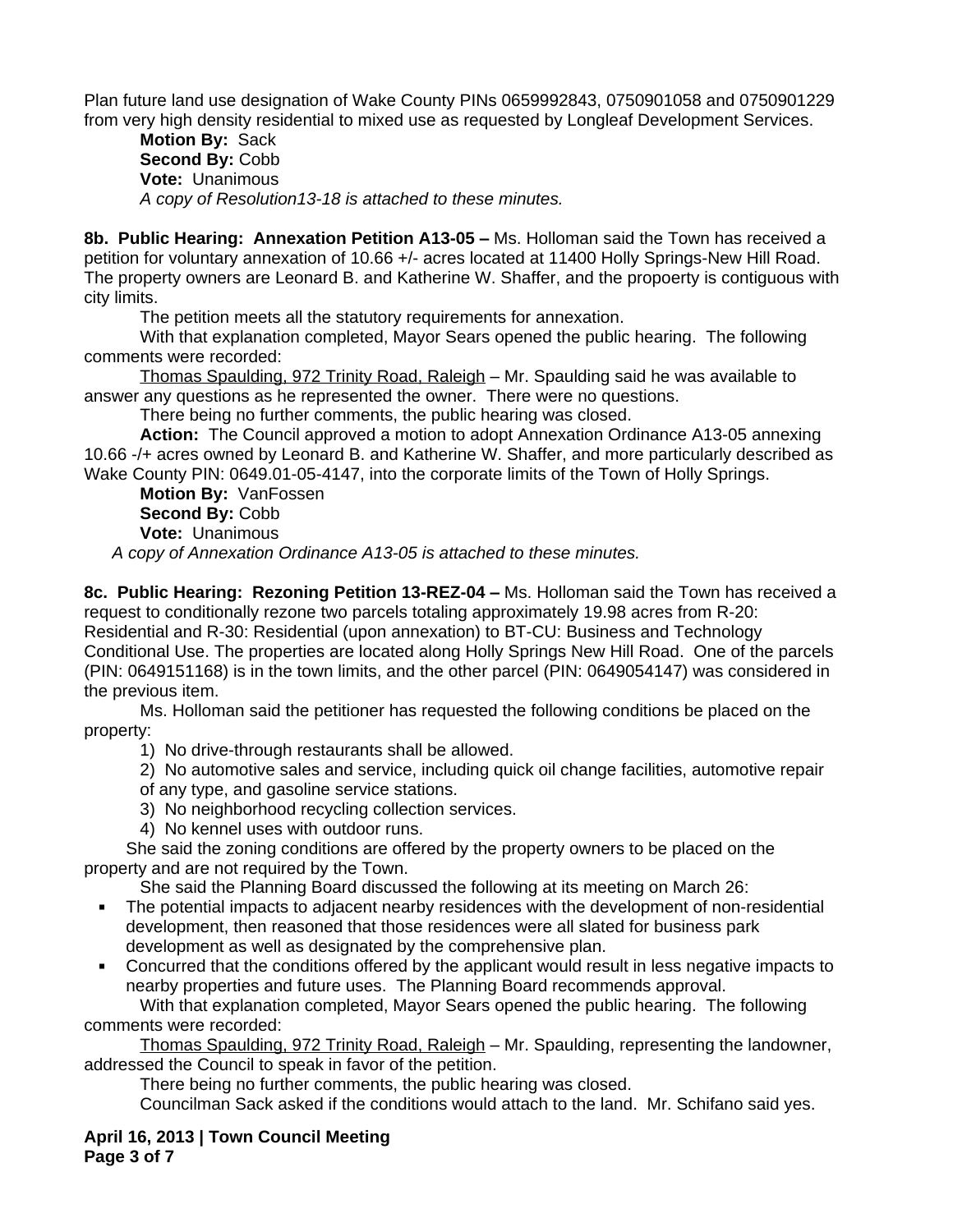**Action #1:** The Council approved a motion to accept the following statement as being true: *"The requested zone map change from R-20 and R-30: Residential to BTCU: Business and Technology Conditional Use is consistent with the Vision Holly Springs Comprehensive Plan since the future land use plan map indicates this property as business park and the Business and Technology District allows for a variety of 'clean' industry uses."*

**Motion By:** VanFossen **Second By:** Cobb **Vote:** Unanimous

**Action #2:** The Council approved a motion to adopt ordinance 13-REZ-04 to approve and enact Zone Map Change Petition #13-REZ-04 to change the zoning of 19.98 acres of Wake County PINs # 0649054147 and 0649151168 from R-20: Residential and R-30: Residential to BTCU: Business and Technology Conditional Use as submitted by Spaulding & Norris, PA with the following conditions offered by the petitioner:

1) No drive-through restaurants shall be allowed.

2) No automotive sales and service, including quick oil change facilities, automotive repair of any type, and gasoline service stations.

3) No neighborhood recycling collection services.

4) No kennel uses with outdoor runs.

**Motion By:** Lee **Second By:** Cobb **Vote:** Unanimous

*A copy of Annexation Rezoning Ordinance 13-REZ-04 is attached to these minutes.*

8d. Public Hearing: 2010 Community Development Block Grant Program - Mr. Weeks said that a public hearing is the final requirement to close out the Town's 2010 CDBG Housing Development Grant from the Department of Commerce (DOC.) The Town was awarded \$232,929.19 in grant funds for the Woods at Avent Ferry senior living community for infrastructure improvements to Cotton Lane. The grant covered costs associated with the required water, sewer, drainage, road, and sidewalk improvements. A monitoring visit from DOC took place a couple of weeks ago, once all 64 units had been leased. All grant activities were approved. After this public hearing is held, the Town will send a close-out package to DOC and then expect the grant to be officially closed, Mr. Weeks said.

With that explanation completed, Mayor Sears opened the public hearing. The following comments were recorded: None.

There being no comments, the public hearing was closed.

**Action:** None required and none taken.

**8e. Public Hearing: Annexation Petition A13-04 –** Mr. Jones said the public hearing for this annexation was opened and continued from the March 19 Town Council meeting so the town attorney could work out details with the applicant.

The Town has received a petition for voluntary annexation of approximately 7.158 +/- acres located along Grigsby Avenue. The property owners are Betty Waller, Grigsby Development, Inc., and the propoerty is contiguous with city limits.

Council members will recall that the applicant has submitted a related development plan for this property and requests that action on the annexation be delayed until action on the subdivision plan is taken. If the subdivision plan is not approved, the applicant would request that no action be taken on annexation. The related development plan for this property also was tabled at the March 19 Town Council meeting.

With that explanation completed, Mayor Sears opened the public hearing. The following comments were recorded: None.

There being no comments, the public hearing was closed.

**April 16, 2013 | Town Council Meeting Page 4 of 7**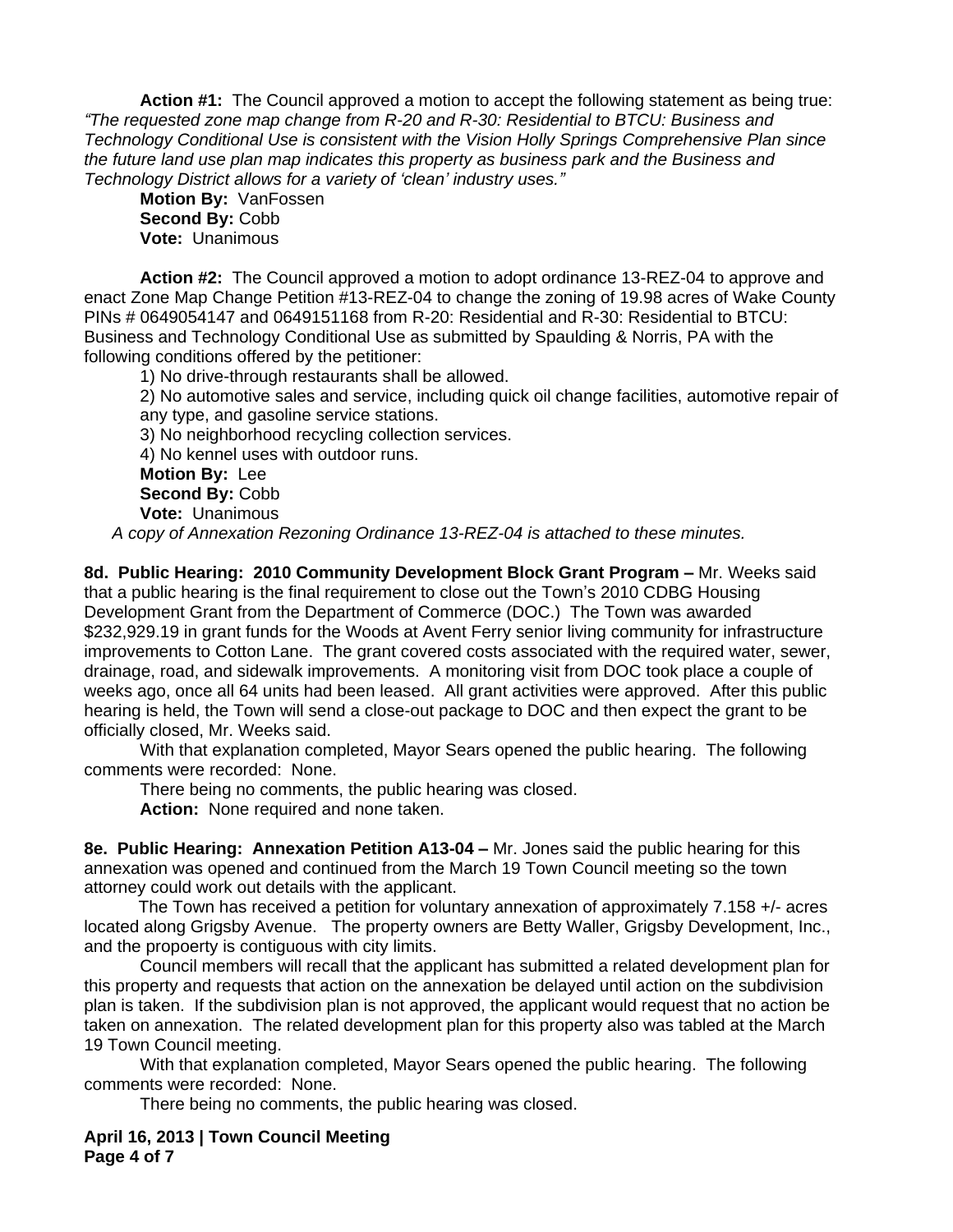## **Action:** None.

**9a. Consent Agenda:** The Council approved a motion to approve all items on the Consent Agenda and to amend a motion from the April 2 meeting to correct the address of a land purchase to 750 Holly Springs Road (and that the April 2 meeting minutes reflect the correct address.) The motion carried following a motion by Councilman Sack, a second by Councilman Cobb and a unanimous vote. The following actions were affected:

9a. Minutes – The Council approved minutes of the Council's regular meeting held April 2, 2013

. 9b. Budget Amendment Report – The Council received a monthly report of amendments to the FY 2012-13 budget approved by the town manager. *A copy of the budget amendment report is attached to these minutes.*

9c. Quarterly Financial Report – The Council received a quarterly financial report. *A copy of the quarterly financial report is attached to these minutes.*

9d. Bass Lake Birthday Party Package - The Council approved a Bass Lake birthday party package and specialty program fee increase.

9e. Comprehensive Plan Amendment 13-CPA-02 - The Council continued the public hearing and deferred action to May 21, 2013 on Comprehensive Plan Amendment 13-CPA-02 for 72 acres along Ralph Stephens Road and Little Moccasin Lane.

9f. Rezoning Petition 13-REZ-03 - The Council continued the public hearing and deferred action to May 21, 2013 on Rezoning Petition 13-REZ-03 requesting property on Ralph Stephens Road and Little Moccasin Lane be rezoned from Commercial to Mixed Residential.

9g. Budget Amendment, \$23,000 – The Council adopted an amendment to the FY 2012-13 budget in the amount of \$23,000 to reclassify natural gas invoices to the utilities gas account. *A copy of the budget amendment is attached to these minutes.*

**10a. New Law Enforcement Center** – Mr. Weeks said the Town recently purchased 3.07 acres of land in bank foreclosure located at 750 Holly Springs Road with the intention of constructing a new Holly Springs Law Enforcement Center. He said staff recommends entering into a contract with Stewart-Cooper-Newell (SCN) for architectural design services. SCN specializes in the design and construction administration of public safety centers and are based out of Gastonia, NC.

He said the contract total is \$294,000 and does not include reimbursables such as mileage, or geotechnical and special inspections that are required on public safety structures. \$18,000 would be used toward the geotech and other services. An operating transfer from Police Department Capital Outlay – Building funds and Miscellaneous Revenues would be used to fund this contract, he said.

Mr. Weeks said SCN performed a space-needs analysis for the police department back in 2010. The study projected space needs for years 2010, 2015, 2020, and 2025. The firm has a thorough understanding of the project and come highly recommended from multiple sources. SCN designed and administered the 33,000 sq. ft. Apex Police Headquarters as well as their substation near Bojangles on Hwy. 55.

**Action:** The Council approved a motion to adopt a budget amendment for \$312,000 and to enter into a contract with Stewart-Cooper-Newell for architectural design services in the amount of \$294,000 for the Town of Holly Springs Law Enforcement Center.

**Motion By:** Sack **Second by:** Williams **Vote:** Unanimous. *A copy of budget amendment is attached to these minutes.*

**10b. Wake County Property** – This item was removed during agenda adjustment.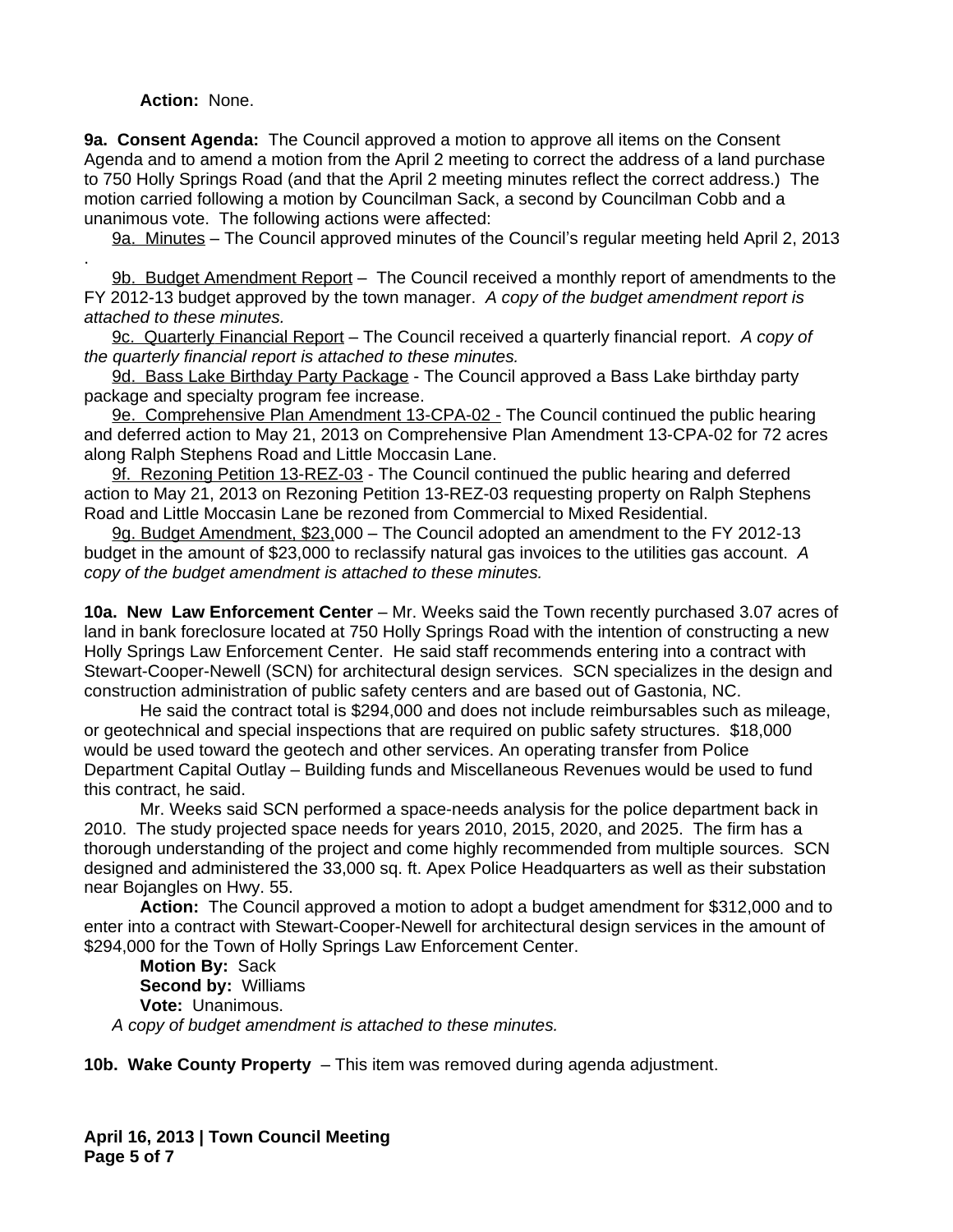**10c. Somerset Stream, 12-MAS-03 and Annexation Ordinance A13-04** – Mr. Jones said that Town staff has received a request for an R-10 subdivision. The total number of lots proposed is 123. The subject property is located along Grigsby Avenue, adjacent to the Town's Jefferson Sugg property.

He said the applicant is requesting an exception to the Engineering Design and Construction Standards requirement for dead-end road length found in Section 3.02E. The applicant and staff have met and discussed options for how to address this requirement with this project or minimize the exception. The applicant has provided loop streets and minimized dead-end road segments; however, the project still exceeds this requirement. The previously-approved Somerset Stream plan did receive an exception of this same requirement.

Staff is not recommending against this exception due to a previous exception's being granted for a subdivision on this tract of land.

The applicant is requesting that if exception to the waiver is granted and the subdivision plan is otherwise approved, then action on the annexation take place. If not, then the applicant would withdraw the annexation petition.

Mayor Sears asked the developer to describe the project.

Glen Futrell, developer -- Mr. Futrell said the product in the subdivision would be in the high \$200,000s and up. He said there would be connectivity with Somerset Farm and Estes Lane.

**Action #1:** The Council approved a motion to approve an exception to the Town's Engineering Design and Construction Standards Section 3.02-E in association with Subdivision Plan #12-MAS-03 for Somerset Stream, to allow the length of a dead end road to exceed the maximum of 1,000 feet as submitted by Piedmont Land Design, Project Number FPSSS, dated revised 2/11/13.

**Motion By:** Williams **Second by:** Cobb **Vote:** Unanimous.

**Action #2:** The Council approved a motion to approve Preliminary Plan #12-MAS-03 for Somerset Stream as submitted by Piedmont Land Design, Project Number FPSSS, dated Revised 2/11/13 with the following conditions:

1. A fee-in-lieu of upgrade will be required for this project for the Pump Station and/or Force Main

2. This project will be required to meet the Town of Holly Springs NPDES Ph. II Post Construction Stormwater Ordinance.

3. Stormwater sureties are required on this project. A performance surety in the form of a bond, letter of credit or cash is required in the amount of 150% estimated construction cost of the stormwater BMP prior to the preconstruction meeting and a maintenance surety in the form of a cash escrow account in the amount of 35% the actual construction cost of the BMP is required at the end of the performance monitoring period for the project.

4. The following conditions must be addressed prior to 1<sup>st</sup> construction drawings submittal or included with the submittal:

a. All items listed on the Stormwater Submittal Checklist, Form #16003 must be submitted.

b. A flood study will be required to meet the Town's policy for Hydrologic Basin Models (Town Policy - P-018). The approved Somerset Stream study will need to be updated to reflect this project.

c. Homeowner Environmental education packet must be submitted.

d. Provide Phase 1 Environmental Assessment findings and plan to address any corrective actions.

e. Thoroughfares, collectors and boulevards will require a calculated pavement design. This may result in a pavement cross section bigger than the specified minimum.

**April 16, 2013 | Town Council Meeting Page 6 of 7**